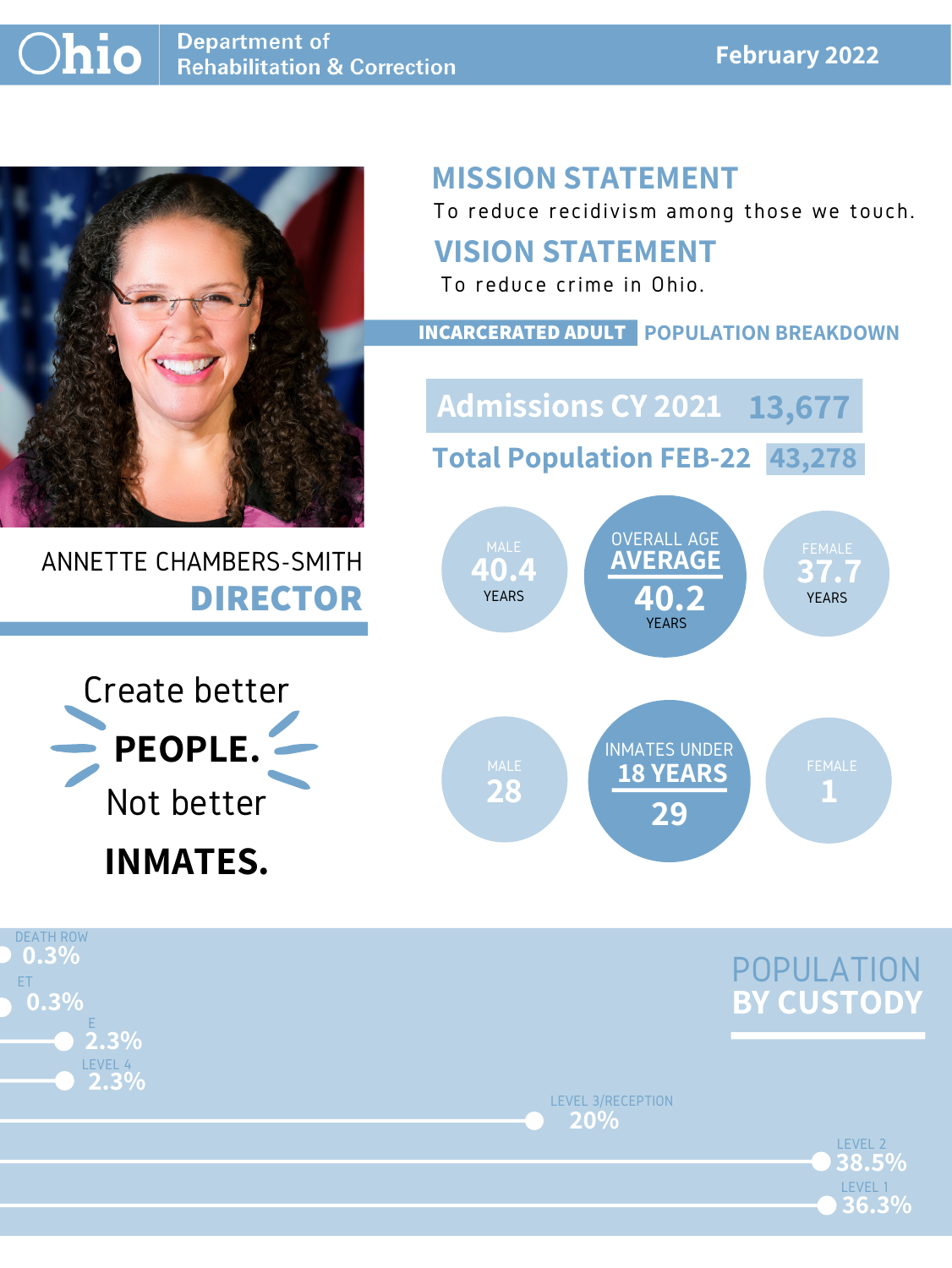### Other Race 1,557

Black 19,284 White 22,437





# INMATE RELEASES



Executions Since February 1999 Executions Calendar Year to Date **0 56**

| Total CY 2021                              | 17,942 |
|--------------------------------------------|--------|
| <b>Releases to Supervision</b>             | 14,265 |
| To Parole                                  | 157    |
| To Post Release Control                    | 8,868  |
| To Transitional Control/Treatment Transfer | 3,943  |
| To Judicial Release                        | 1,297  |
| <b>Releases Without Supervision</b>        | 3,639  |
| Miscellaneous Releases                     | 38     |
| *Excludes Deaths                           |        |

**Monthly Community Supervision Count**

> Total Corrections Officers (CO) Inmate To Correction Officer Ratio **5,854**

## **Staff Profile** Total Staff **11,161**

Total Parole Officers (PO)

**6.6:1**

**513**

Supervision caseload counts are currently unavailable pending reporting improvements being made under the transition to the Ohio Community Supervision System